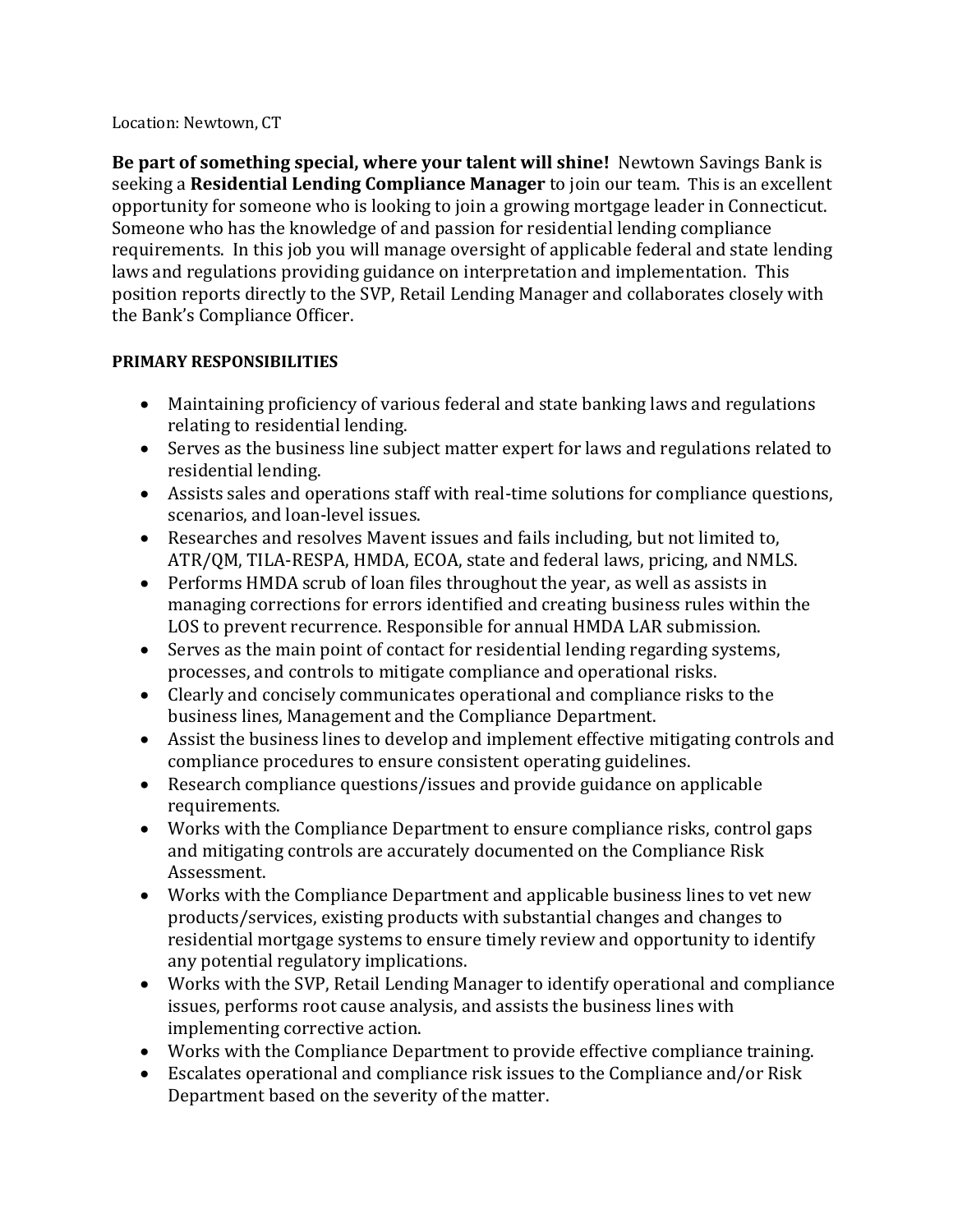- Serves as a member of the Compliance Committee.
- Works with the SVP, Retail Lending Manager and Compliance Department to effectively and timely implement regulatory change.
- Reviews quality control, internal/external audit, compliance monitoring and other applicable reports issued to identify compliance risks, and work with the business lines to implement corrective action and mitigating controls addressing the risks identified.
- Assists with the gathering of information for exams, audits and compliance monitoring reviews.

# **POSITION REQUIREMENTS**

Bachelor's Degree or at least five years of residential mortgage lending experience is a must.

Must understand residential lending laws and regulations, policies and procedures.

Minimum of 5 years' experience in mortgage compliance

Management experience preferred

CRCM certification preferred

Experience with the Ellie Mae Encompass system is a plus

Comprehensive knowledge of federal and state compliance laws and regulations related to residential lending

Strong written and verbal communication skills to communicate effectively with diverse groups and individuals and various levels of management

Ability to conduct business in a professional manner

Strong organizational, analytical and research skills with attention to detail

Strong project management skills and/or continuous improvement mindset

Ability to adapt to change and communicate changing requirements to business unit management

Ability to analyze large amounts of information and data and make informed, quick decisions

Excellent multi-tasking skills and ability to function well under pressure and meet deadlines

# **QUALIFICATIONS**

To perform this job successfully, an individual must be able to perform each essential duty satisfactorily. The requirements listed above are representative of the knowledge, skill, and/or ability required. Reasonable accommodations may be made to enable individuals with disabilities to perform the essential functions.

Any physical demands or work conditions described here are representative of those that must be met by an employee to successfully perform the essential functions of this job. Reasonable accommodations may be made to enable individuals with disabilities to perform the essential functions.